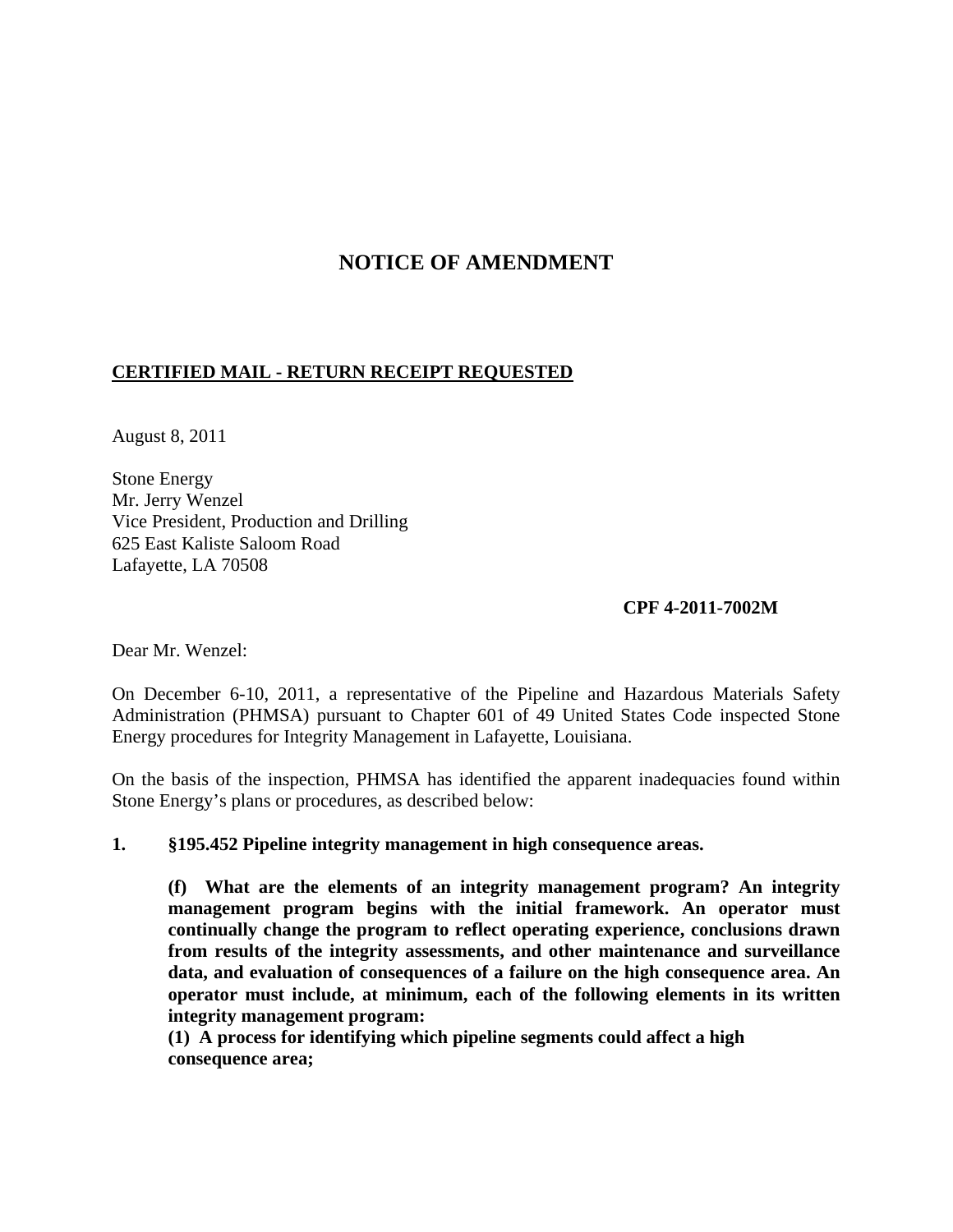The team reviewed the process used to identify High Consequence Areas. Stone Energy appears to consider all navigable waterways to not be HCA's due to reroute capabilities. Under PHMSA FAQ # 3.19 "What types of considerations would PHMSA Pipeline Safety consider reasonable for determining whether pipelines can affect commercially navigable waterways in open water? Vessels that use commercially navigable waterways in open water, typically called fairways, can be rerouted. Pipeline spills in such areas may therefore have a limited impact on commerce. This is not the case for specific routes that provide sole access to a port (e.g., where water depth may limit ships to a specific approach), or where for other reasons vessels cannot be diverted."

Stone Energy needs to determine that no navigable waterways are the sole access HCA's. If they are sole access HCA's, then Stone Energy needs to determine which, if any, pipeline segments could affect the HCA.

The team reviewed the process used to identify potential release locations. Stone Energy appears to select release points at one mile intervals up to 5 miles. The pipeline is 5.7 miles. Open water such as the Gulf of Mexico may result in spill release characteristics that are different than where terrain features could cause closely spaced releases to move differently. However, release location spacing should be technically justified and support end point identification at locations less than a mile apart.

The team reviewed the process used to identify segments that could indirectly affect an HCA... Stone Energy appears to select release points at one mile intervals, and identify corresponding segments. Stone Energy should identify HCA's by specific endpoints and show where the specific point on the pipeline where the change from could affect to could not affect occurs.

## **2. §195.452 Pipeline integrity management in high consequence areas.**

**(b)** *What program and practices must operators use to manage pipeline integrity?* **Each operator of a pipeline covered by this section must:**

**(3) Include in the program a plan to carry out baseline assessments of line pipe as required by paragraph (c) of this section.**

**(c) What must be in the baseline assessment plan? (1) An operator must include each of the following elements in its written baseline assessment plan:**

**(i) The methods selected to assess the integrity of the line pipe. An operator must assess the integrity of the line pipe by any of the following methods. The methods an operator selects to assess low frequency electric resistance welded pipe or lap welded pipe susceptible to longitudinal seam failure must be capable of assessing seam integrity and of detecting corrosion and deformation anomalies.**

**(A) Internal inspection tool or tools capable of detecting corrosion and deformation anomalies including dents, gouges and grooves;**

- **(B) Pressure test conducted in accordance with subpart E of this part;**
- **(C) External corrosion direct assessment in accordance with §195.588; or**
- **(D) Other technology that the operator demonstrates can provide an equivalent**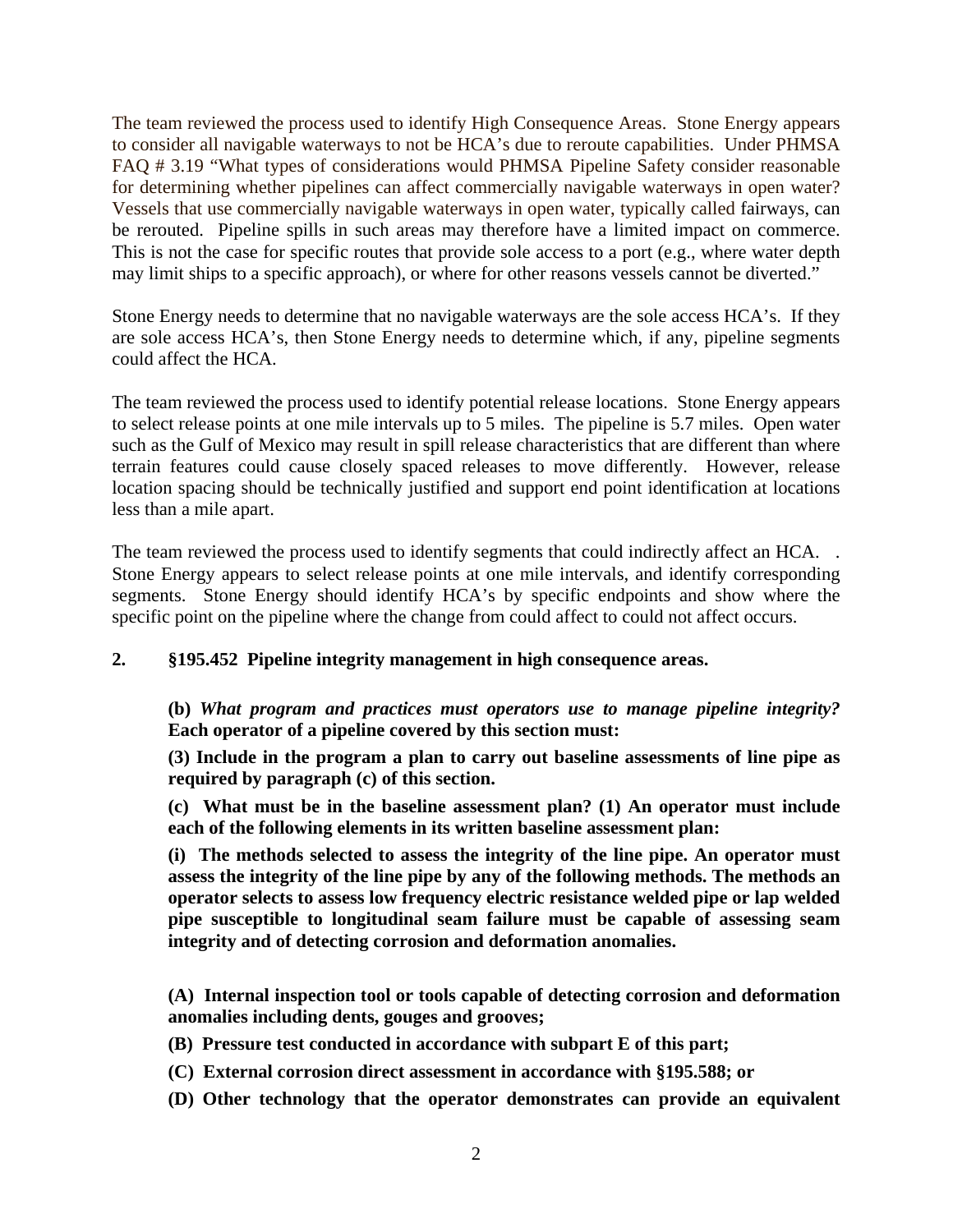**understanding of the condition of the line pipe. An operator choosing this option must notify the Office of Pipeline Safety (OPS) 90 days before conducting the assessment, by sending a notice to the address or facsimile number specified in paragraph (m) of this section.;**

The team reviewed the assessment methods shown in the baseline assessment plan in Stone Energy's IMP. The process (i.e. Figure 2.2) directs Stone Energy to use an ILI tool, even though Stone has chosen to use hydro-test for assessments. Stone Energy should correct the process in their IMP to correspond to the actual process being used to select an assessment method.

### **3. §195.452 Pipeline integrity management in high consequence areas.**

#### **(h) What actions must an operator take to address integrity issues?**

**(1)** *General requirements***. An operator must take prompt action to address all anomalous conditions that the operator discovers through integrity assessment or information analysis ... evaluate all anomalous conditions and remediate those that could reduce a pipeline's integrity ... demonstrate that the remediation of the condition will ensure the condition is unlikely to pose a threat to the long-term integrity of the pipeline. A reduction in operating pressure cannot exceed 365 days without an operator taking further remedial action to ensure the safety of the pipeline. An operator must comply with § 195.422 when making a repair.**

**(i)** *Temporary pressure reduction***. An operator must notify PHMSA, in accordance with paragraph (m) of this section, if the operator cannot meet the schedule for evaluation and remediation required under paragraph (h) (3) of this section and cannot provide safety through a temporary reduction in operating pressure.**

**(ii)** *Long-term pressure reduction***. When a pressure reduction exceeds 365 days, the operator must notify PHMSA in accordance with paragraph (m) of this section and explain the reasons for the delay. An operator must also take further remedial action to ensure the safety of the pipeline.**

Stone Energy should add language to the IMP that if a temporary pressure reduction exceeds 365 days the operator must notify PHMSA and explain the reasons for the delay.

**4. §195.452 Pipeline integrity management in high consequence areas.**

**(f) What are the elements of an integrity management program? An integrity management program begins with the initial framework. An operator must continually change the program to reflect operating experience, conclusions drawn from results of the integrity assessments, and other maintenance and surveillance data, and evaluation of consequences of a failure on the high consequence area. An operator must include, at minimum, each of the following elements in its written integrity management program:**

**(6) Identification of preventive and mitigative measures to protect the high**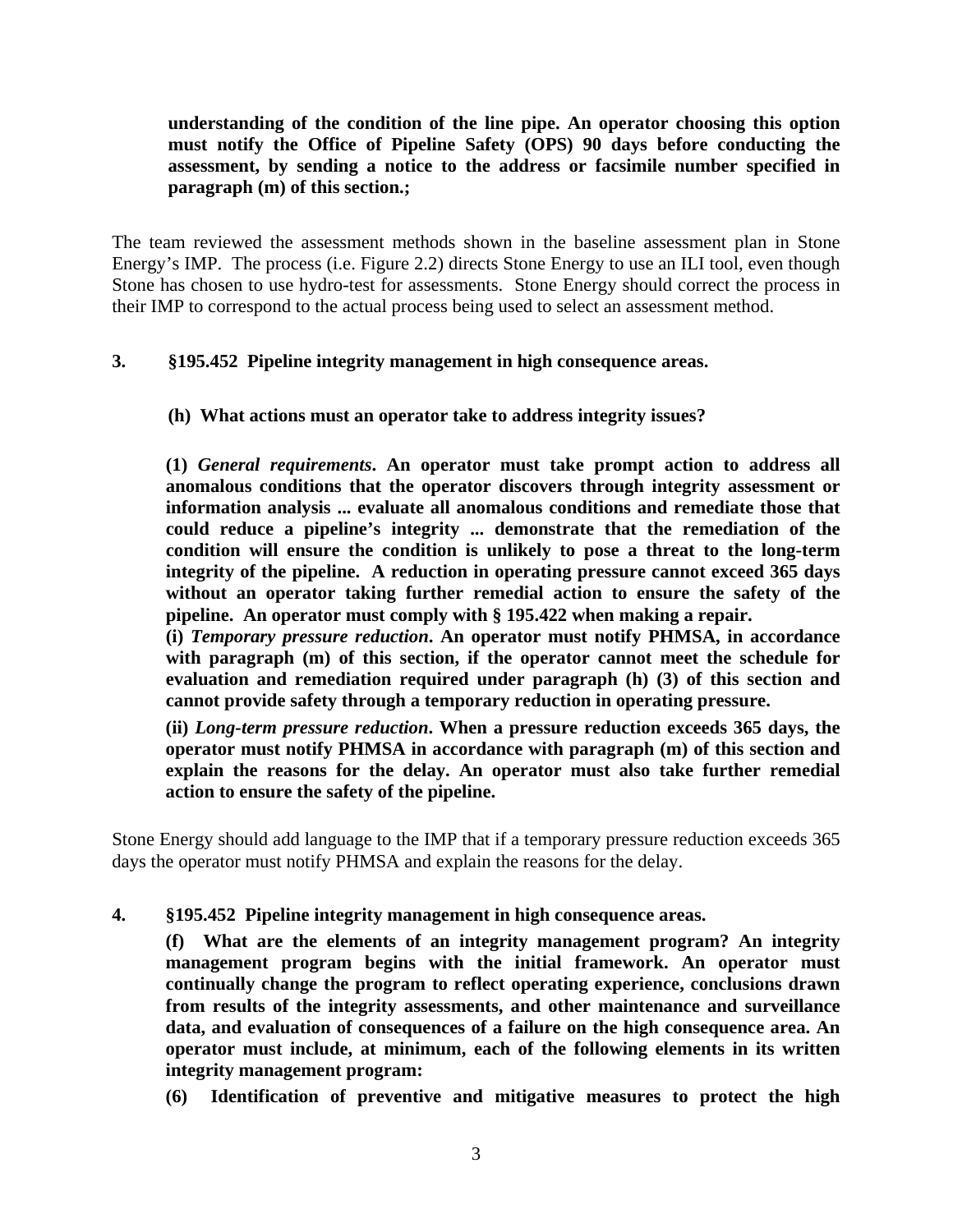**consequence area (see paragraph (i) of this section);**

**(i) What preventive and mitigative measures must an operator take to protect the high consequence area?** 

**(2) Risk analysis criteria. In identifying the need for additional preventive and mitigative measures, an operator must evaluate the likelihood of a pipeline release occurring and how a release could affect the high consequence area. This determination must consider all relevant risk factors, including, but not limited to:**

**(i) Terrain surrounding the pipeline segment, including drainage systems such as small streams and other smaller waterways that could act as a conduit to the high consequence area;**

- **(ii) Elevation profile;**
- **(iii) Characteristics of the product transported;**
- **(iv) Amount of product that could be released;**
- **(v) Possibility of a spillage in a farm field following the drain tile into a waterway;**
- **(vi) Ditches along side a roadway the pipeline crosses;**
- **(vii) Physical support of the pipeline segment such as by a cable suspension bridge;**

**(viii) Exposure of the pipeline to operating pressure exceeding established maximum operating pressure.**

The team reviewed the Risk Analysis Process. Stone Energy Integrity Management Plan section 5.03 appears to contain some risk input information that would not be relevant to your offshore pipelines while omitting other risk input information that would seem to be appropriate for offshore pipelines. (i.e. fishing, drilling, shipping navigation)

#### Response to this Notice

This Notice is provided pursuant to 49 U.S.C. § 60108(a) and 49 C.F.R. § 190.237. Enclosed as part of this Notice is a document entitled *Response Options for Pipeline Operators in Compliance Proceedings*. Please refer to this document and note the response options. Be advised that all material you submit in response to this enforcement action is subject to being made publicly available. If you believe that any portion of your responsive material qualifies for confidential treatment under 5 U.S.C. 552(b), along with the complete original document you must provide a second copy of the document with the portions you believe qualify for confidential treatment redacted and an explanation of why you believe the redacted information qualifies for confidential treatment under 5 U.S.C. 552(b). If you do not respond within 30 days of receipt of this Notice, this constitutes a waiver of your right to contest the allegations in this Notice and authorizes the Associate Administrator for Pipeline Safety to find facts as alleged in this Notice without further notice to you and to issue a Final Order.